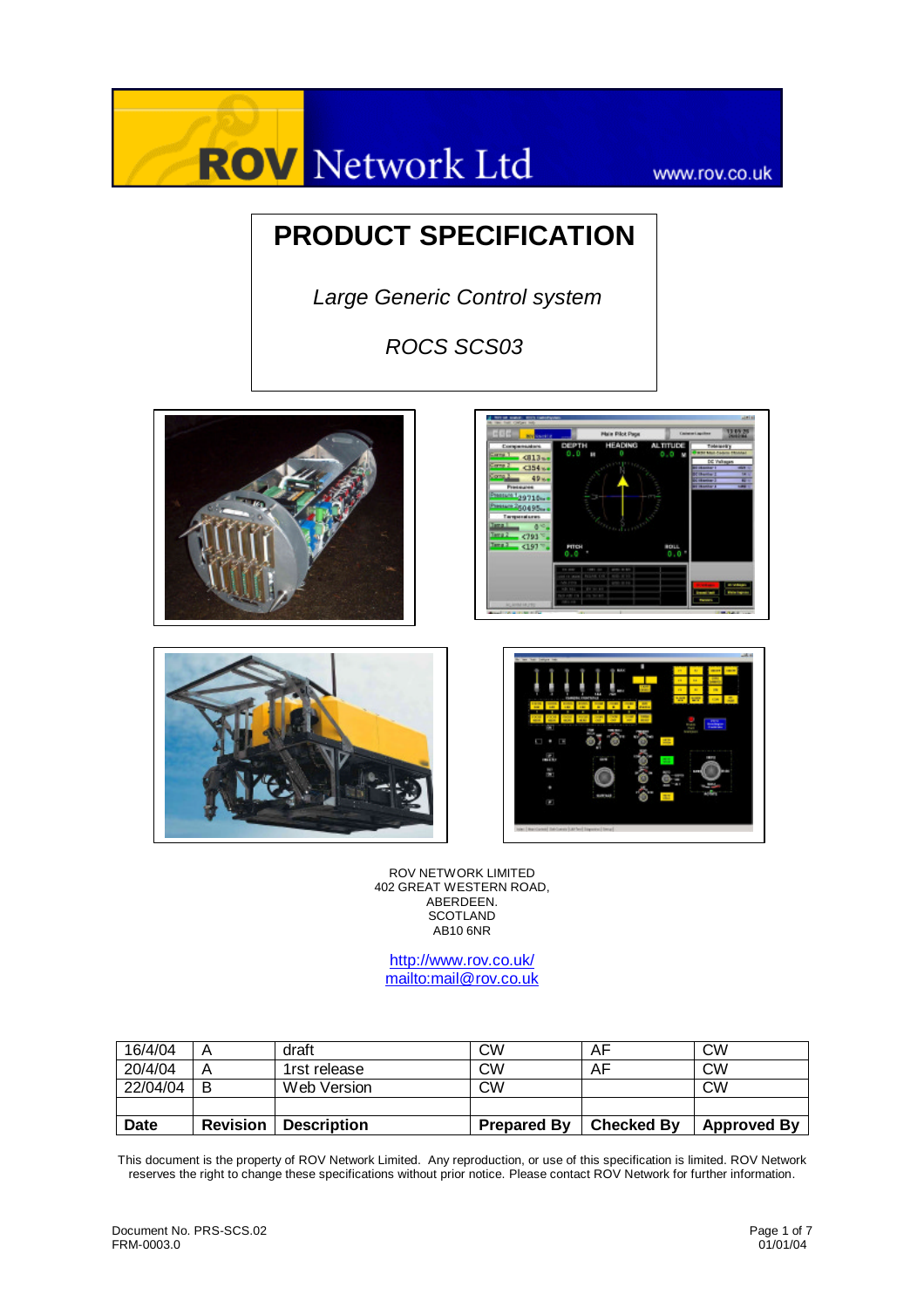# **PRODUCT SPECIFICATION**

*Large Generic Control system* **\_\_\_\_\_\_\_\_\_\_\_\_\_\_\_\_\_\_\_\_\_\_\_\_\_\_\_\_\_\_\_\_\_\_\_\_\_**

## *CONTENTS*

### Page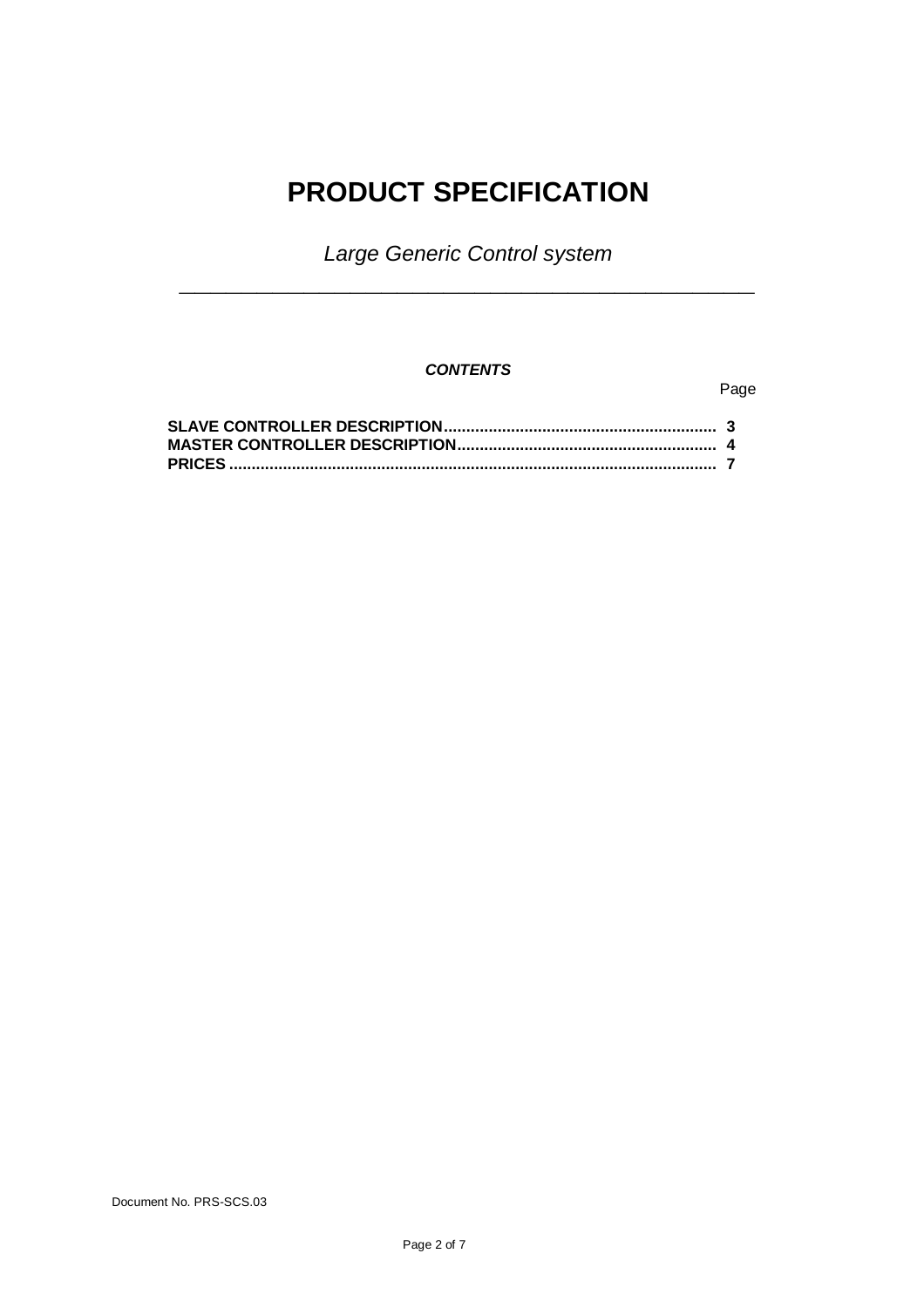#### **PRODUCT DESCRIPTION**

The ROCS SCS03 large control system is an example of one of ROV Networks bigger control solutions. The design contains a number of different boards based on Commercial off the shelf (COTS) products as well as electronics from the ROCS control system range.

This design is targeted at ROV's, trenchers, ploughs, templates and any large tooling systems requiring over 100 isolated input/output channels. One of the critical things with all our designs is making sure the potential for future expansion is built into the system. The system shown here is only an example of what can be provided. Any combination of boards may be used from the wide range available from the ROCS designs and the system is fully scaleable to increase the I/O capability at anytime.

The system consists of a master control electronics unit connected via a serial line to the Slave electronics unit. This carefully designed system has enough isolated digital and analogue I/O to operate any modern ROV or tooling system. A separate graphics computer provides the operators with a powerful tool for visualising the slave system as well as controlling it via on-screen buttons and sliders.

#### **ROCS0002 UNDERWATER CONTROL SYSTEM (SLAVE)**

The ROCS0002 Slave system consists of one or more modular control pods. This system is designed

for underwater use and is thus meant to be mounted inside a deep water pod housing. The cards fitted in this SCS03 system include :-

- 1. 1 off Stack Power supply
- 2. 1 off CPU with 2 serial ports,
- 3. 1 off 4 port isolated comms card 232/485
- 4. 1 off 16 channel Analogue output card (24 DIO)
- 5. 1 off 32 channel Analogue input card (4 Anal out+24 DIO)
- 6. 1 off 48 channel Digital I/O card
- 7. 1 off 8 channel servo drive card
- 8. 3 off 8 channel analogue isolation card
- 9. 3 off 24 channel solenoid driver card (Bi-polar or Uni-polar)
- 10. 3 off 12 channel relay card
- 11. 1 off GFD volts monitoring board
- 12. 1 off Lights Fault Monitoring system

A fibre optic multiplexer board may be optionally fitted to the system

allowing all data and video to be transmitted via a single or multimode fibre to the master station. (*Price on application*). The board set above is mounted on a Tri-stack Backplane *(3 stacks of up to 9 boards per stack)* and provides the following capabilities.

- 6 serial ports, (4 isolated) 1 used for master comms 2 off RS485 optional
- 32 Bipolar Analogue input all Isolated 16 Bit +-5V, +-10V +-20mA
- 20 Bipolar Analogue output, isolated for servo/prop drives 12 Bit +- 40mA /chan
- 16 Digital inputs available for sensors 24Vdc or 5Vdc input
- 116 Isolated digital outputs (see details below) Various output types
- 36 Bipolar (64 Unipolar) isolated FET drives for solenoids etc 1 Amp per channel 24Vdc<br>36 double pole isolated switching power relays 1.5 A per contact 24Vdc
- 36 double pole isolated switching power relays
- 16 Double pole (DPDT) Power relays 5A per contact 24/110V
- 3 off fast counter timers 100khz-10MHz
- 
- Flash Disk with all system software

We would like to point out that this is a suggested I/O list based on a standard ROV requirement. With the range of cards available from ROV Network, you can build exactly the system you need. The pod has room on the stacks for up to 8 more boards without extending into the customer expansion space. This free space is designed to hold customer specific electronics such as power supplies or sonar equipment. Alternatively it may be filled with extensions to the standard I/O. Another expansion route is

Document No. PRS-SCS.03

Figure 1 ROCS0002 Slave Attached to customers endcap

Pentium 300MHz<br>
Flash Disk with all system software<br>
Pentium 300MHz<br>
32 Mb to 512 Mb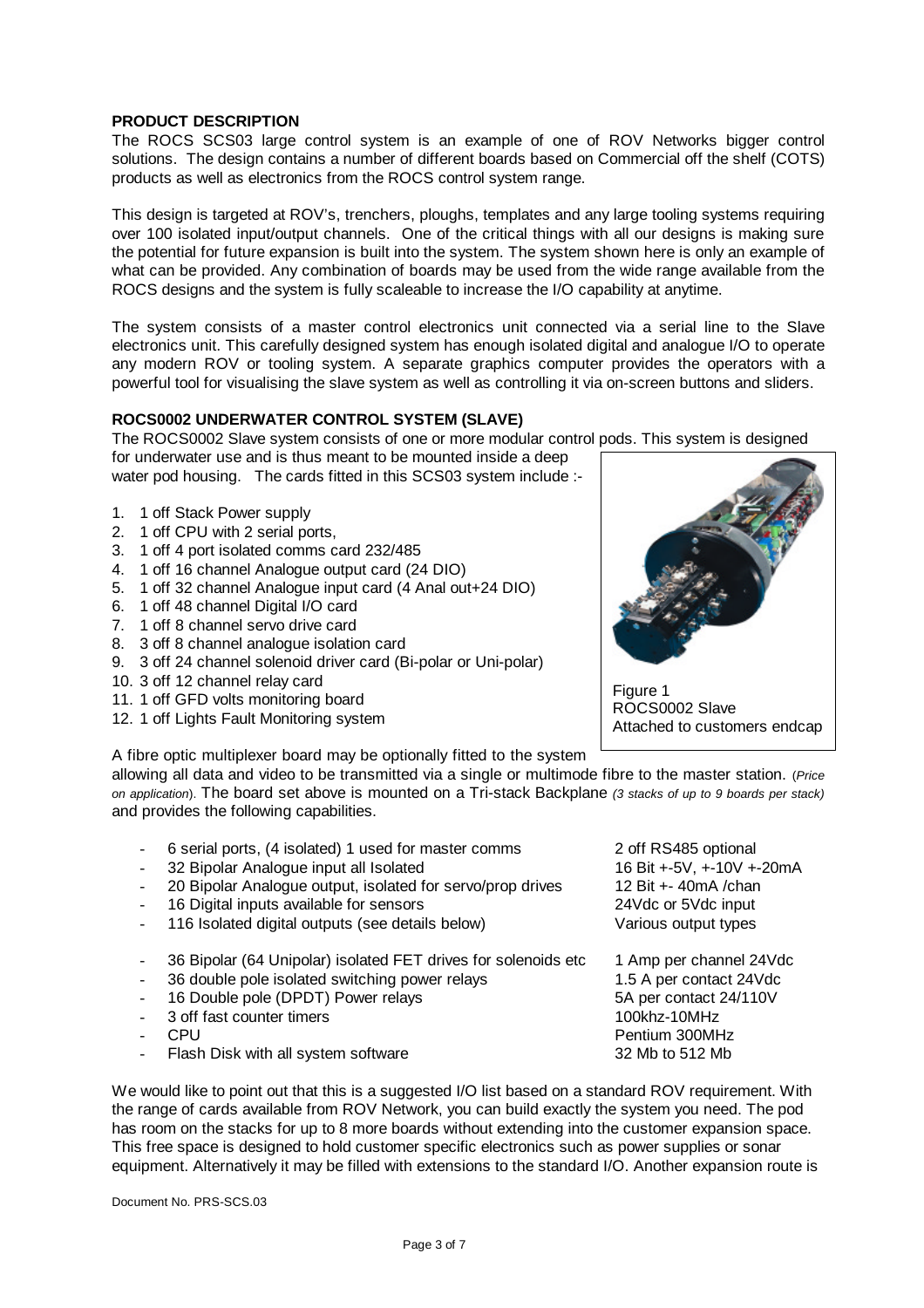to extend the system using our intelligent valve pack boards mounted inside solenoid, servo or proportional valve packs using a mixture of direct and distributed control techniques.

Onboard power supplies inside the pod provide power for sensors and some components +-12 Vdc, +- 15Vdc +5Vdc, +24Vdc. (*This excludes the large power supplies for aux equipment and valve packs*) Input power, 24Vdc nominal. 3.0A – 6.0A

Isolated Analogue inputs can be voltage (up to +-10V) or current (up to +- 20mA), also resistance for Temp sensors and direct connection to 4-20mA sensors.

The system can directly drive servo valves, solenoid valves, up to 8 lamps (2000W) (*via 4 off over current protected dimmer circuits*), Up to 6 Cameras, 6 focus/zoom controls and any ancillary equipment such as Sonars or survey systems.

The electronics can directly read water alarms, pressure and temperature sensors, flow meters and Intelligent sensors (*Digiquartz and altimeters*). With extensive spare capacity, the system can operate other tools or read additional sensors including quadrature sensors, LVDT's etc.



Easy access compact chassis.

Drivers can be provided for almost any serial sensor or control module including other items from the ROV Network product range such as intelligent servo and solenoid valve packs. The system is also fully compatible with our smaller control packages allowing direct control and communications from both surface and sub sea modules.

Programming of the control system is by ladder logic or "C" code. Onboard ROMDOS allows easy access to standard bios functions. The standard control system is provided fully programmed for your project based on your stated requirements. It also comes with a library of functions that can be easily incorporated into your system well into the future. There is a full technical support package ensuring the right product spec is used for your system and a complete programming service with 24 Hour help line available, please contact us for details.

#### **ROCS0001 SURFACE CONTROL SYSTEM (MASTER)**



The Surface Master control station consists of a stack of PC104 cards and a Graphics computer providing the operator MMI. The PC104 stack connects to any existing or new build manual control panel containing joysticks, potentiometers, sliders and switches. Your control panel may also hold LED's and an acoustic alarm for feedback purposes.

The PC104 controller is standard supply although on certain specialist applications, it may not be

required. The Graphics computer can befitted with a touchscreen monitor that can be used on it's own as the master controller but experience suggests most users prefer physical controls using the touch screen interface graphics and seldom used control functions.

Document No. PRS-SCS.03 The high quality graphics and large internal storage allow any number of screens to be created displaying the



Figure 4 ROCS1000 video overlay option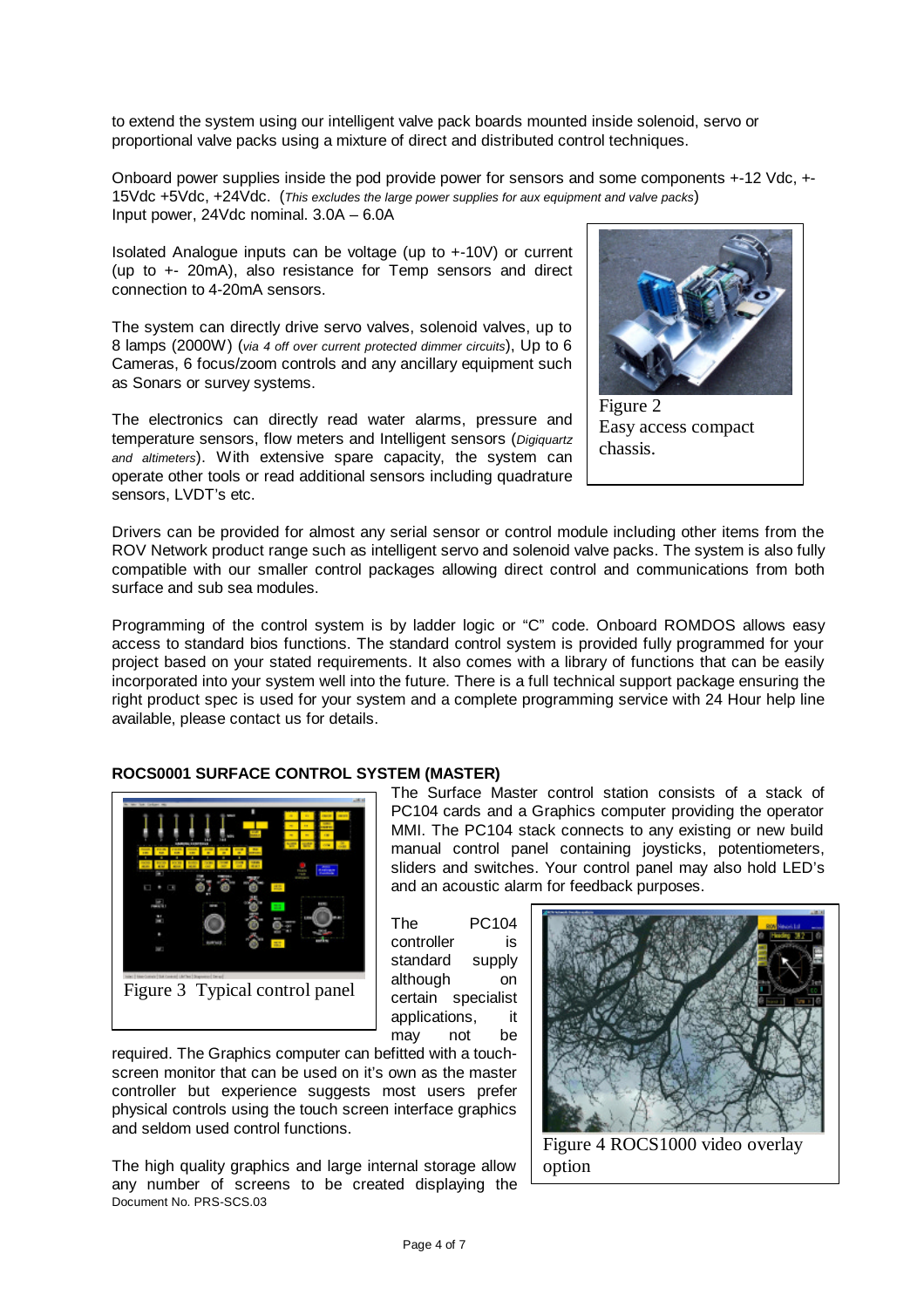incoming data and allowing control over any of the system functions. Additional screens can be provided to provide secondary control stations. Other options include wide ranging networking capability and a video input allowing cameras pictures to be displayed on the computer overlaid with system graphics.

#### **ROCS 0001 PC104 CONTROLLER (MASTER)**

The Slave pods and Graphics computer connect by serial lead to the PC104 stack consisting of.

- 1. 1 off Stack Power supply
- 2. 1 off CPU.
- 3. 1 off Diamond 32 channel analogue input card with 24 DIO + 4 Anal out
- 4. 2 off Garnet 48 channel digital input card
- 5. 1 off 4 port isolated comms board (optional)

This board set provides the following capability:-

- 32 analogue inputs
- 120 Digital inputs
- 4 analogue outputs
- 5 Digital outputs
- ZFx86 300 MHz CPU
- 32 MB RAM
- IDE and Floppy disk Connectors for logging and data storage
- 6 Serial, 1 Parallel



Figure 4 Master stack on tri-stack backplane for low profile solution

This I/O capability can be easily expanded using any of our standard PC104 cards. The system can output serial data to interface with legacy control systems or survey equipment. The system can also receive data from other serial devices if the comms card option is fitted.

The stack is not supplied with an enclosure as the customer will be expected to create their own control panel for use with the system. (*Panels can be provided at customer request*.)

#### **SCADA GRAPHICS COMPUTER (MASTER MMI)**

Housed in a 4U 19" rackmount PC case, The Graphics PC contains a modern PC motherboard running Windows 2000 or XP if preferred. The PC is fitted with 512MB of ram, a 40GB Hard Disk, a high-end VIVO video card and a CD writer. There is an option for a 4 port comms card to communicate with survey systems.

The Video card allows two monitors to be driven from the same computer with different SCADA screens displayed on each one. The VIVO card also allows any video signal to be displayed on the computer screen with the SCADA control graphics overlaid on top. The same image can then be recorded to hard disk or output as a video signal to VCR's or monitors.

The Computer is loaded with a modern OPC communications suite to handle all communications to slave stations. This allows any computer on the network to control or access data directly from the slave systems. This applies to local computers or systems over a WAN or the internet.

Any OPC or DDE Client can be used to read and write data through the server. Possible Clients include all modern SCADA packages as well as all Microsoft Office compatible packages such as Excel and Access. Live data from the system can be displayed in a spreadsheet or stored in a database.

The client we provide is one of the most advanced SCADA software packages available. It's capabilities over and above the graphics include options for data logging, multimedia alarm functions, data routing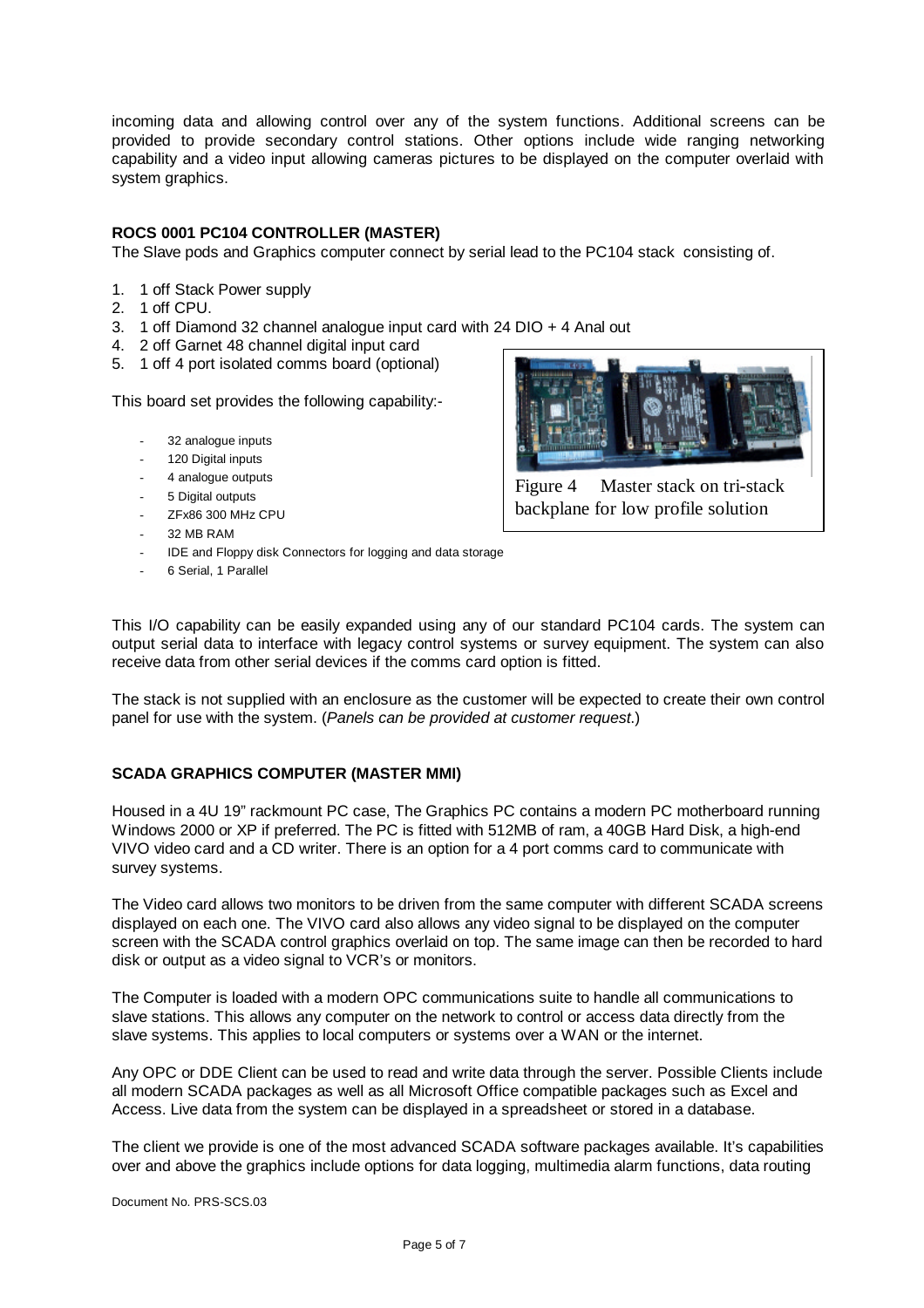for fault recovery and a trending package allowing complex graphing and charting routines. The system is VBA compatible and can be interfaced to third party software using simple scripts as well.

We create high quality dedicated graphics pages displaying every aspect of the system for both control and diagnostics using the SCADA software. The system can also convert these pages to HTML should a user wish to access the system over the internet. Although the screens are designed to make the system easy and intuitive to operate, the advanced design ensures the system is future proof. We already have the ability to display the screens on PDA devices for remote operation or fault finding and link to the system through wireless connections. Whatever happens with technology, our customers can be assured that their system will be compatible with technologies well into the future.

The standard package comes with over 20 pre-programmed pages designed around the customers hardware. These include:-

- 4 off Master control pages
- 2 off Video control pages (Power, Pan and tilts, zoom/focus)
- 8 off Calibration pages
- 8 off Diagnostics pages

These demo screens will give full access to all the onboard functions. A programming package is supplied with a detailed manual on editing the existing screens and creating additional graphics pages.